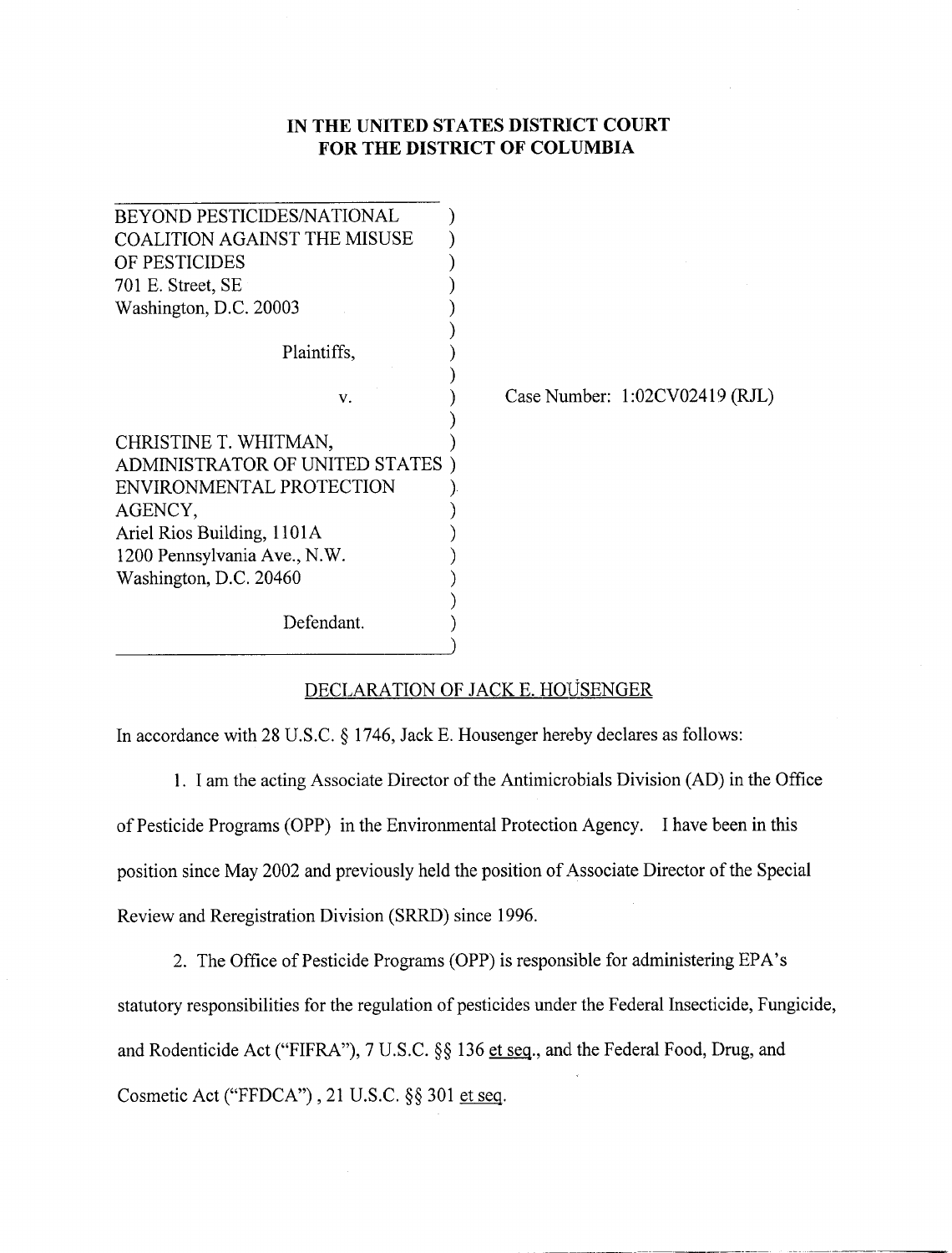3. Under section 4 of FIFRA, 7 U.S.C. § 136a-1, EPA is required to reregister each registered pesticide containing an active ingredient first registered before November 1, 1984. OPP administers pesticide reregistration for EPA.

4. OPP is also responsible for conducting EPA's Special Review program pursuant to 40 C.F.R. Part 154, formerly known as the Rebuttable Presumption Against Registration (RPAR) process. The RPAR process was created by the Agency in 1975 to provide a process whereby EPA could evaluate whether or not a pesticide met the standard for registration without having to go through adjudicatory proceedings (i.e. cancellation action).

5. The Antimicrobials Division is responsible for the registration and reregistration activities for all antimicrobial pesticides as well as products that are used as wood preservatives. Among the Division's regulatory responsibilities are such diverse and critical programs as registration and reregistration of hospital disinfectant products and approval of agents for the bioremediation of anthrax contamination and other counter-bio-terrorism efforts. For instance, AD, along with other OPP programs, was instrumental in the coordinated government response to the 2001 terrorist incidents of anthrax contamination in Washington D.C. and elsewhere. Pesticide Reregistration

6. Under the reregistration program within OPP, pesticides which were registered prior to November 1, 1984 are evaluated to ensure that they continue to meet current safety standards. EPA began this effort in response to the 1988 amendments to FIFRA. In general, this evaluation process involves comprehensive data collection and a thorough review of all available information on a pesticide to evaluate potential risks and benefits associated with the pesticide. Evaluating the risks associated with a pesticide involves determining the exposure to the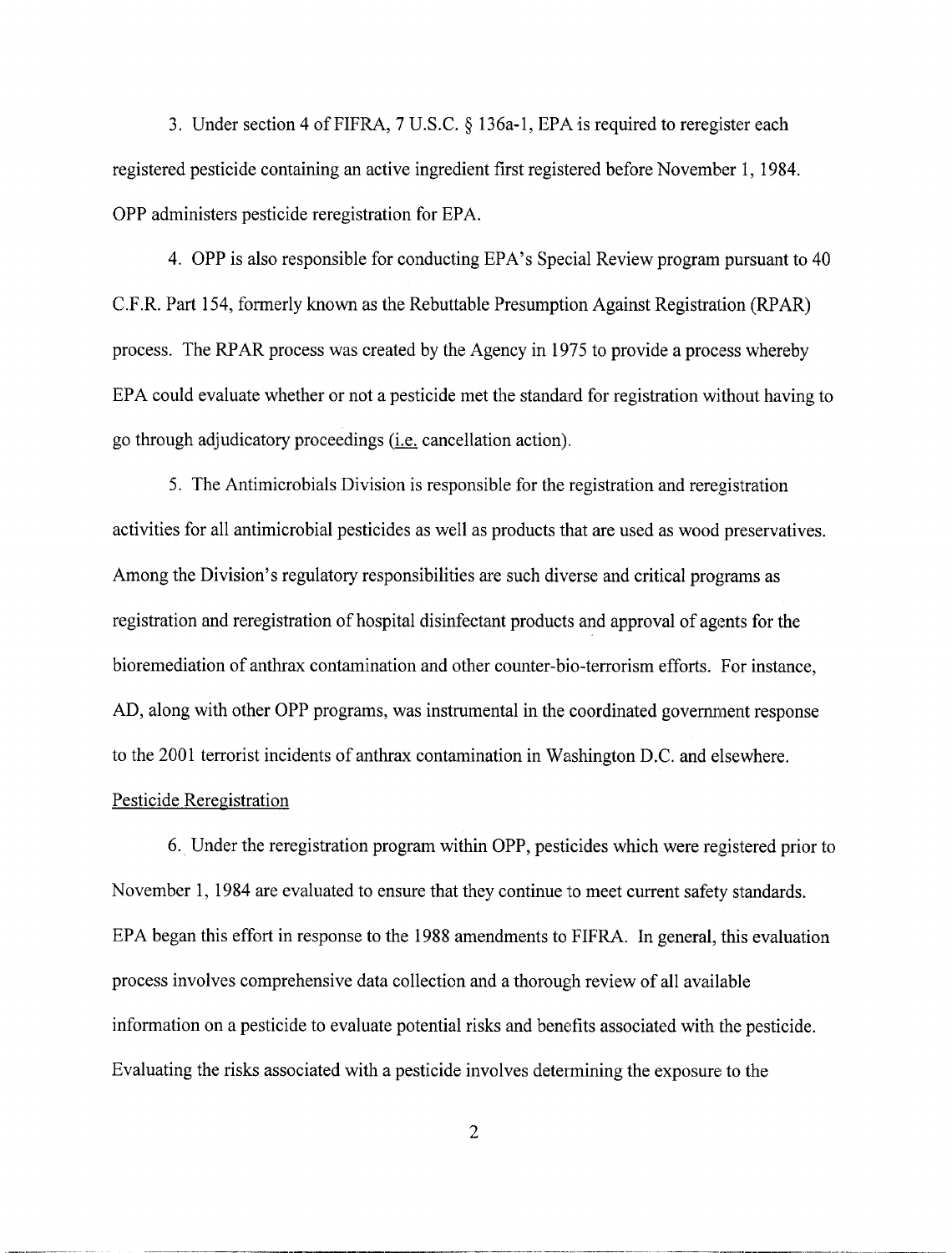pesticide, including exposure from the mixing*/*loading and application of the pesticide, dietary ingestion (from food and water, if necessary), any non-dietary non-occupational exposures (for example to children playing on wood treated with a wood preservative), and risks posed to aquatic and terrestrial organisms. The benefits resulting from a pesticide's use are also evaluated in light of the availability of alternatives that could achieve the pesticide's purpose*.*, as well as the impacts on society resulting from the use of alternative pesticides or nonchemical alternatives (impacts such as higher cost of alternative pesticides, decreased availability and increased cost of crops due to increased pest damage, etc.). The risks posed by the alternatives that might replace the subject pesticide are also assessed qualitatively and considered. The estimated risks are then compared to the estimated benefits and a decision is made whether the pesticide meets the statutory standard for registration.

7. The reregistration process is laid out in five phases in FIFRA § 4, with time frames and specific responsibilities for each phase.

a. Phase 1 - List Active Ingredients - As required, EPA published Lists A, B, C, and D within 10 months of FIFRA '88 (by October 24, 1989) and asked registrants of these pesticides whether they intended to seek reregistration. There are 612 reregistration "cases," where a "case" represents one or multiple related pesticide active ingredients. Because EPA had already substantially reviewed them under the Registration Standards program, the List A pesticides moved directly to Phase 5, and the List B, C, and D pesticides went on through the other four phases.

b. Phase 2 - Declare Intent and Identify Studies - Phase 2 required registrants to notify EPA whether or not they intended to reregister their products; to identify and commit to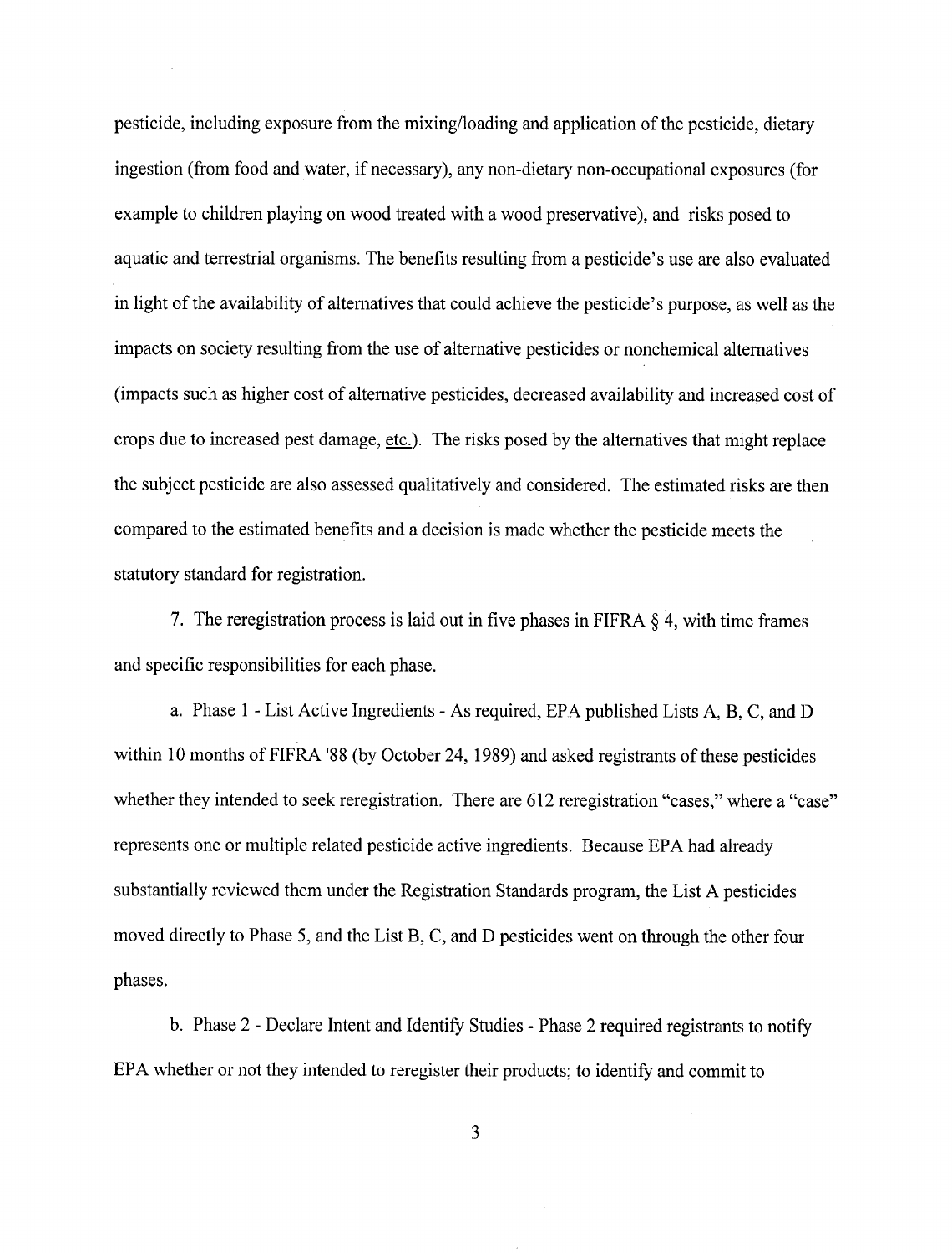providing necessary new studies; and to pay the first installment of the reregistration fee. Dur**i**ng this phase, EPA issued guidance to registrants for preparing their Phase 2 and Phase 3 responses. Phase 2 activities were completed in 1990.

c. Phase 3 - Summarize Studies - During Phase 3, following EPA guidance, registrants were required to submit summaries and reformat acceptable studies, "flag" studies indicating adverse effects, re-commit to satisfying all applicable data requirements, and pay the final installment of the reregistration fee. Phase 3 ended in October 1990.

d. Phase 4 - EPA Review and Data Call-In - During Phase 4, EPA reviewed all Phase 2 and 3 submissions and required registrants to meet any unfulfilled data requirements within four years. Phase 4 was completed in 1993.

e. Phase 5 - Reregistration Decisions - In this final phase, EPA reviews all the studies that have been submitted for a case, and decides whether pesticide products containing the active ingredient(s) are eligible for reregistration -- whether the data base is substantially complete, and whether the pesticide causes unreasonable adverse effects to people or the environment when used according to product labeling. EPA also considers whether the pesticide meets the new safety standard of the 1996 Food Quality Protection Act. The results of the Agency's review are presented in a Reregistration Eligibility Decision (RED) document. Products containing the pesticide are reregistered after certain pr**o**duct-specific data and revised labeling \_*c*e submitted and approved. This decision may include findings that regulatory measures are needed to adequately reduce the pesticide's risks (ranging from cancellation to requiring protective clothing to no action required). Section 4 directs that, if EPA determines a pesticide is not eligible for reregistration, EPA "shall take appropriate regulatory action."  $7 \text{ U.S.C.} \& 136a-1(g)(2)(D)$ .

 $\overline{\mathbf{4}}$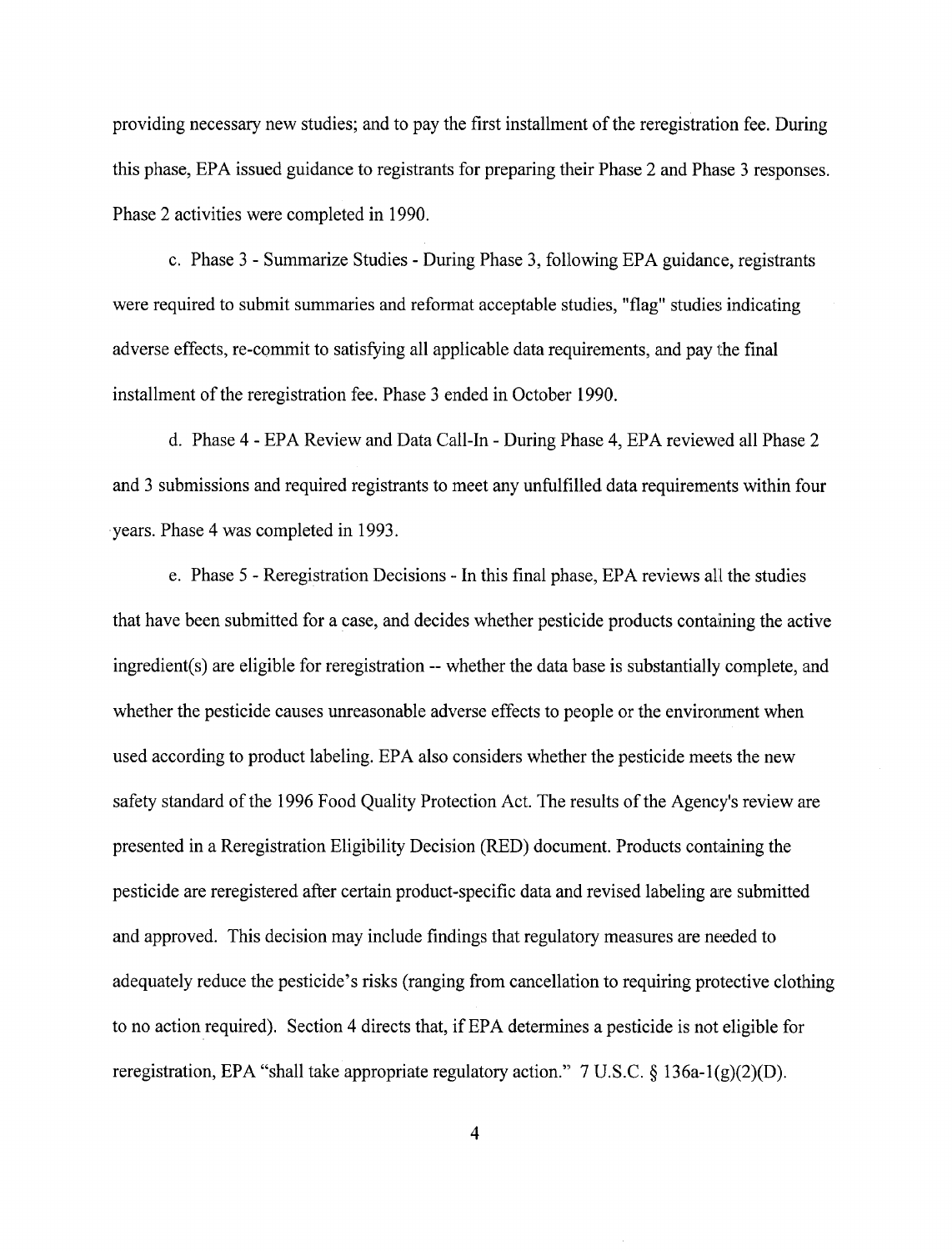8. Since 1988**,** OPP has issued 214 REDs for one or more pesticide active ingredients (some REDs cover more than one related active ingredients) which are contained in thousands of registered pesticide products. The first RED was issued in 1991. There are 167 REDs in progress in OPP. It can take anywhere from 8 months to several years to complete a reregistration decision, depending on the amount of data to be reviewed and the complexity of the issues presented.

9. OPP has established a public participation process for reregistration activities. This process was developed in 1998 as a pilot for the organophospha**t**e pesticides out of discussions with various stakeholders through an advisory committee called the Tolerance Reassessment Advisory Committee (TRAC). The first step in this process is for EPA to review the database for a pesticide, require development and submission of any additional necessary data, and draft a preliminary assessment of health and environmental risks for the registered uses of the pesticide. The preliminary risk assessment is the Agency's first estimate of how much risk is presented by exposure to a pesticide. This estimate considers how toxic a pesticide is (i.e. what effects the pesticide causes and at what doses) and how much exposure to the pesticide humans and other non-target organisms would experience (e.g.*,* whether people would inhale, ingest, or absorb residues of the pesticide, and how much). By multiplying the exposure quantity by the toxicity level, scientists can get an idea of how likely it is that an exposure would result in adverse effects.

10. Second, the draft preliminary risk assessment is sent to the pesticide's registrants who submitted the data on which the assessment is based for the registrant **t**o review for a brief period (thirty days) just to ensure that the Agency has not made any technical errors such as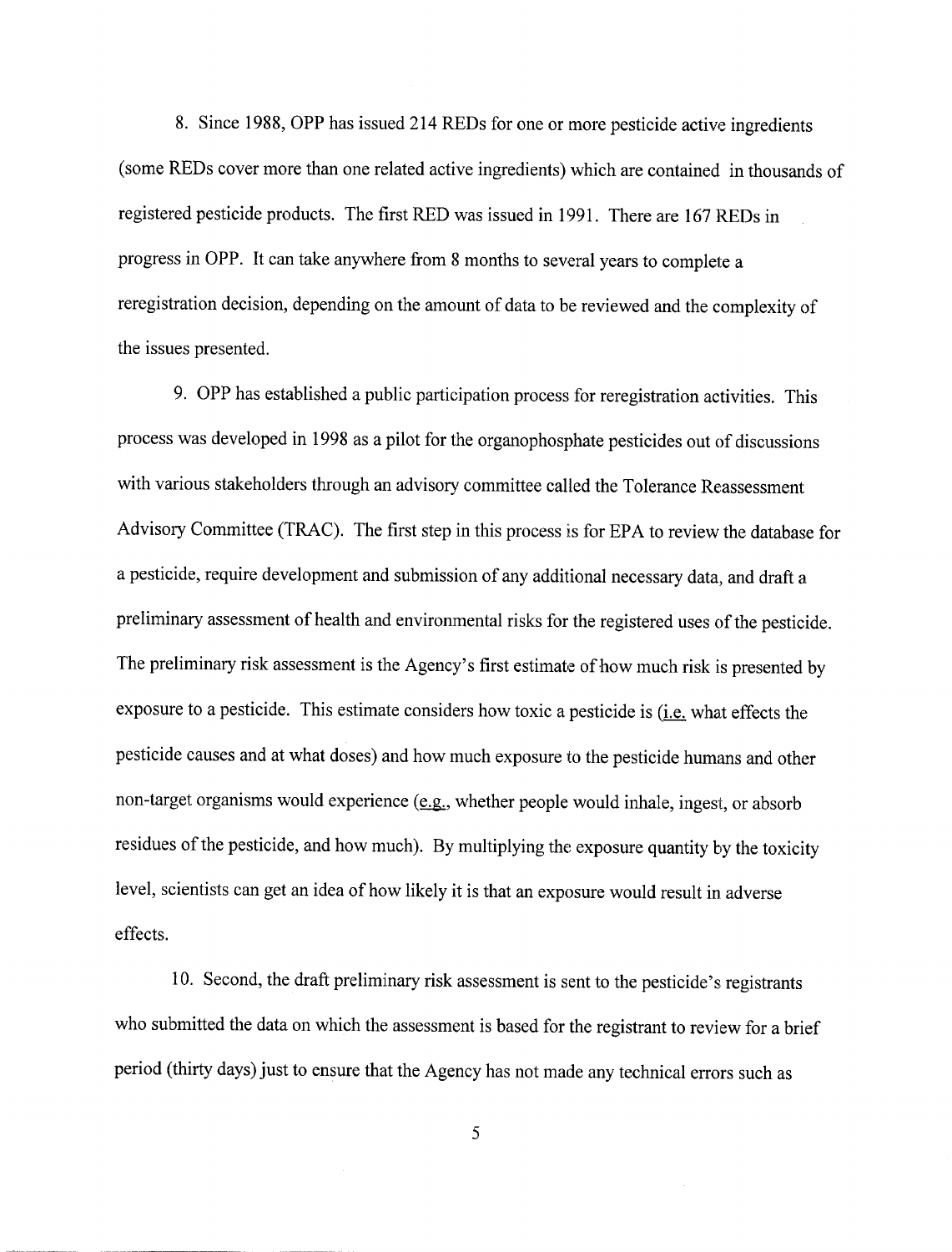c**o**mputational mistakes. After receiving comments fr**o**m the registrants, OPP revises the draft preliminary risk assessment as necessary. The OPP makes it available to the public for comment (usually about 60-90 days after receiving comments from the registrants), both on the world wide web and in the docket at EPA headquarters. This comment period is generally sixty days.

11. Third, OPP considers all the comments submitted, by the public and revises the risk assessment as needed and develops a revised risk assessment. The revised risk assessment is then made available for the public, both on the world wide web and in the docket at EPA Headquarters, and public comment is solicited on risk management options and ideas.

12. Finally, OPP incorporates the final risk assessment into a RED document which considers both the risks and benefits of the pesticide. Included in this analysis is a qualitative consideration of the risks posed by alternatives that might replace the subject pesticide in the marketplace. OPP then makes a determination as to whether the pesticide meets current standards, *i.e.* does not pose unreasonable adverse effects to the environment, taking into consideration the comments that were received on risk management.

13. The Agency has also employed a shortened public participation processwhich eliminates the second public comment period. In these instances, EPA has been very diligent to solicit ideas and options on risk mitigation measures through conference calls and meetings with interested stakeholders.

## EPA's Evaluation of Pentachlorophenol

14. Pentachlorophenol ("penta") is a pesticide which is used as a wood preservative and which has been registered under FIFRA since 1948. It is used almost exclusively for the treatment of utility poles, but its other uses include treatment of wood used as crossarms, lumber,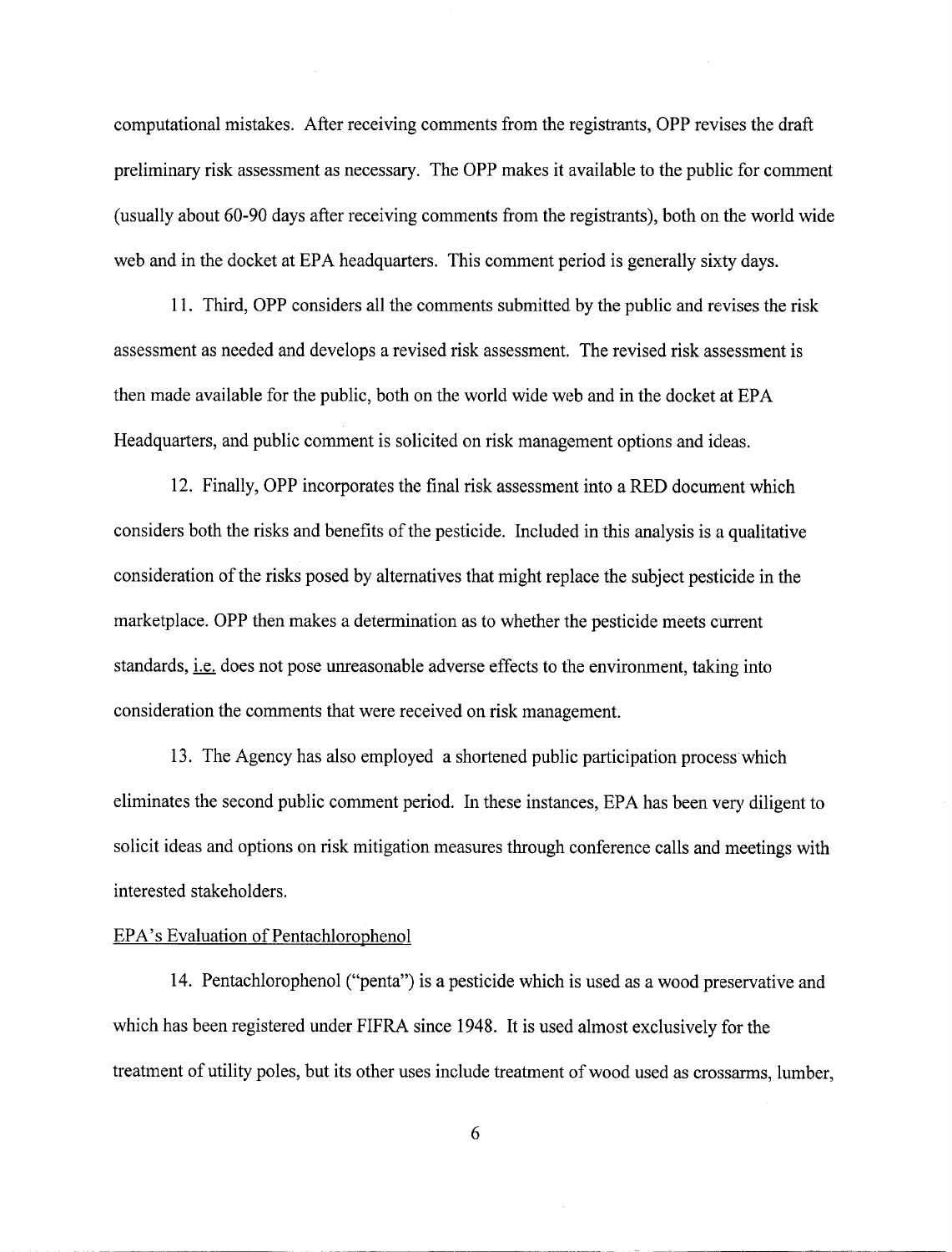fencing, posts, shingles, steps, walkways, piers, docks, and bridges.

15. The Agency's first evaluation of potential carcinogenic, fetotoxic maddevelopmental risks from exposure to penta began in 1978 under the Rebuttable Presumption Against Registration (RPAR) Process (now the Special Review process). As part of that process, OPP conducted a detailed assessment of the risks and benefits of three wood preservative pesticides, penta, inorganic arsenicals, and creosote, and in 1981 issued a set of preliminary findings that the risks of the wood preservatives were high enough to warrant regulatory restrictions in order to maintain their registrations. OPP chose to examine all three types of preservatives at the same time because cancellation of any one active ingredient or any use of an active ingredient would likely lead to substitution with the other two, which might not reduce overall risk to the public and environment. EPA took comments on these preliminary findings, held a public meeting, took additional comments after the meeting, and evaluated the information submitted by the public to refine the assessments of the risks and benefits of the wood preservatives.

16. In 1984, OPP concluded the RPAR process by issuing a Notice of intent to cancel the registrations of the three wood preservatives. This Notice found that unless the pesticide registrants made certain modifications to the products and the registrations, the risks associated with these three pesticides outweighed the benefits. Several trade associations and registrants of the wood preservatives requested an adjudicatory hearing on the Notice of Intent to Cancel pursuant to FIFRA  $\S$  6(b).

17. EPA negotiated a settlement with several of the major parties who had requested hearings which averted the need to hold a lengthy and costly hearing. As a result of this settlement, in 1986, the registrants of the wood preservative products were required to adopt risk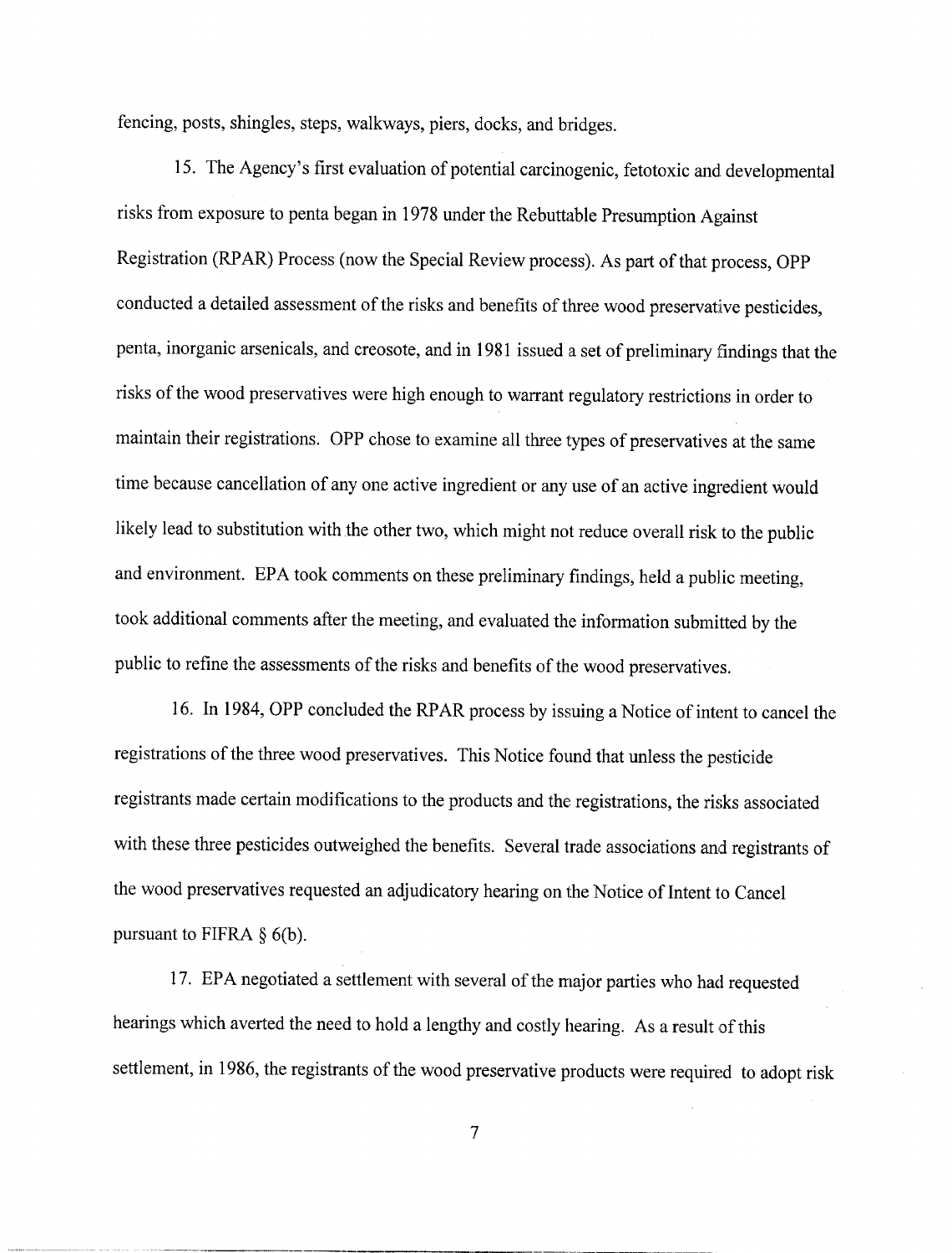reduction measures intended to bring their products into compliance with the FIFRA standard for registration. In 1987 OPP imposed new limitations on allowable levels of contaminants, namely hexachlorobenzene (HCB) and certain dioxins which could be present in products containing penta.

18. OPP began reregistration of the wood preservatives in 1997. Like it did for the 1978 RPAR, OPP has been conducting its review of the three wood preservative active ingredients together to ensure that any regulatory action will consider the potential impacts of substitution with the other active ingredients. Because of the high toxicity of these active ingredients, it is possible to inadvertently create a greater risk than was present before by imprudently taking regulatory action on one pesticide at a time.

19. In 1999, as one step in this reregistration process*,* OPP developed a draft of a preliminary risk assessment for penta. This assessment was conducted only for penta and did not include any consideration of the risks posed by penta's HCB **o**r dioxin contaminants. Although the draft preliminary assessment was provided to the registrants of penta and later to the public, it was never intended to be the final risk assessment for the purpose of making a reregistration decision. OPP did make this document available in the public docket, but it did not consider this release to be a part of the public participation process for developing risk assessments and REDs.

20. Between April 1999 and September 2001 AD received worker exposure studies for each of the three wood preservatives. The study on penta has been incorporated into a new draft of the preliminary risk assessment for penta (see ¶ 22 below).

21. Since the start of the reregistration process for penta and the other two wood preservatives, OPP staff have met and corresponded with various stakeholders, including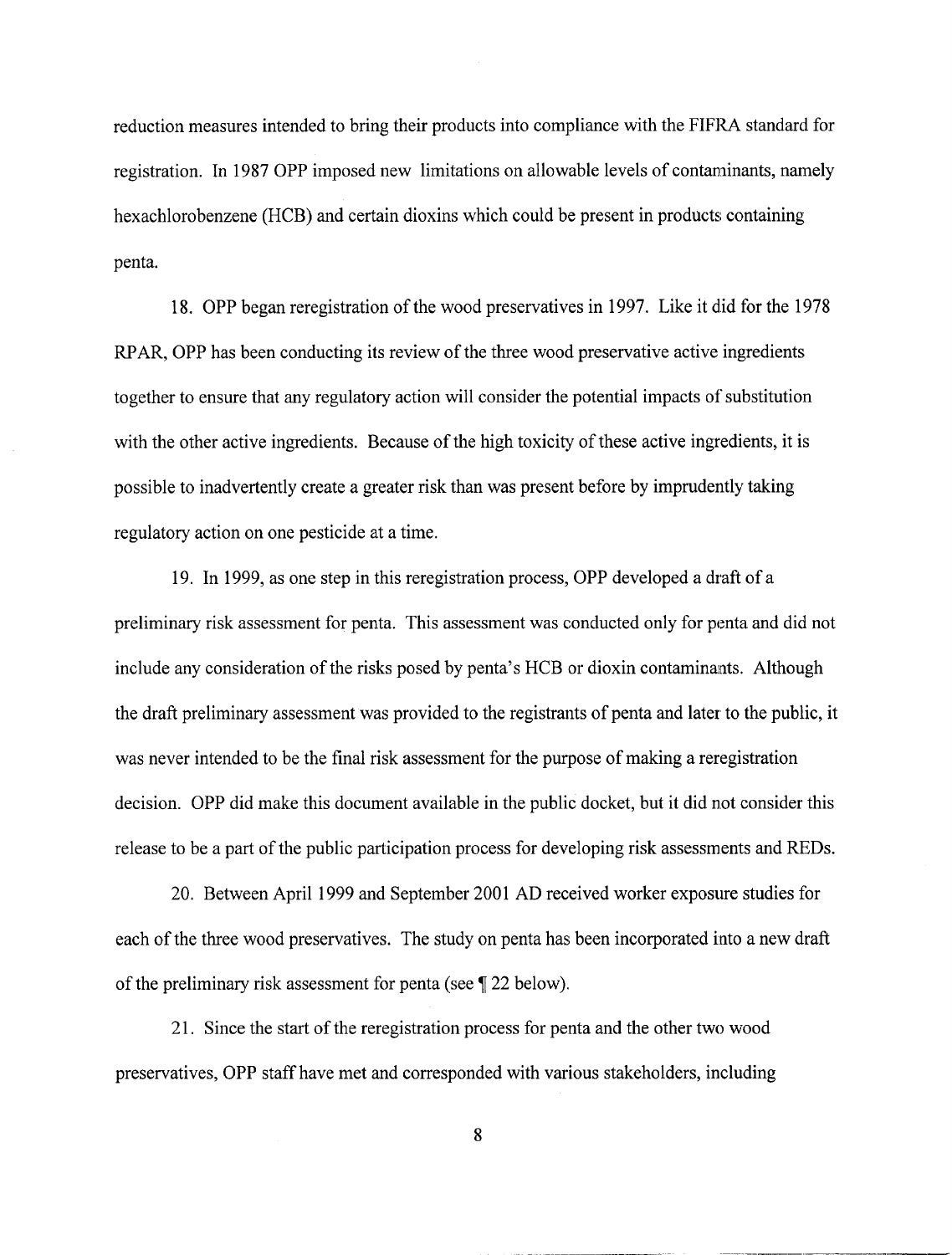representatives of Beyond Pesticides, to discuss the progress of the Agency's review, and to receive additional information that might contribute to the review. In addition, EPA has worked with members of the regulated community and the public to further reduce risks from the wood preservatives prior to completing their reregistration review. In July 2001, EPA announced that the wood treatment industry in conjunction with EPA had developed a plan to immediately provide improved consumer safety information to users of CCA-treated wood. In February 2002, EPA announced further voluntary efforts by the industry in the form of a phase-out and cancellation of all CCA wood treatment products registered for treating wood for most residential uses (e.g. decks, picnic tables, play structures).

22. Most recently, on November 27, 2002, the Antimicrobials Division completed a new dra**ft** preliminary risk assessment for penta which is currently undergoing internal review for quality control. This preliminary assessment is based on most of the same information as the 1999 draft. It differs from the 1999 version largely by a) the incorporation of the 1999 worker exposure study which was received after the completion of the previous assessment; and b) inclusion of risk estimates for the contaminants HCB and dioxins. This risk assessment, when finalized, will be used by the Agency to complete the REDs for penta and the other two wood perservatives.

23. The current draft of the preliminary risk assessment for penta is undergoing an internal quality control step. Once this has been completed, EPA will forward the preliminary risk assessment to the technical registrants for the thirty day "error correction" comment period in EPA's public participation process for reregistration decisions noted above. It is expected that this assessment will be ready to be forwarded to the registrants of penta manufacturing use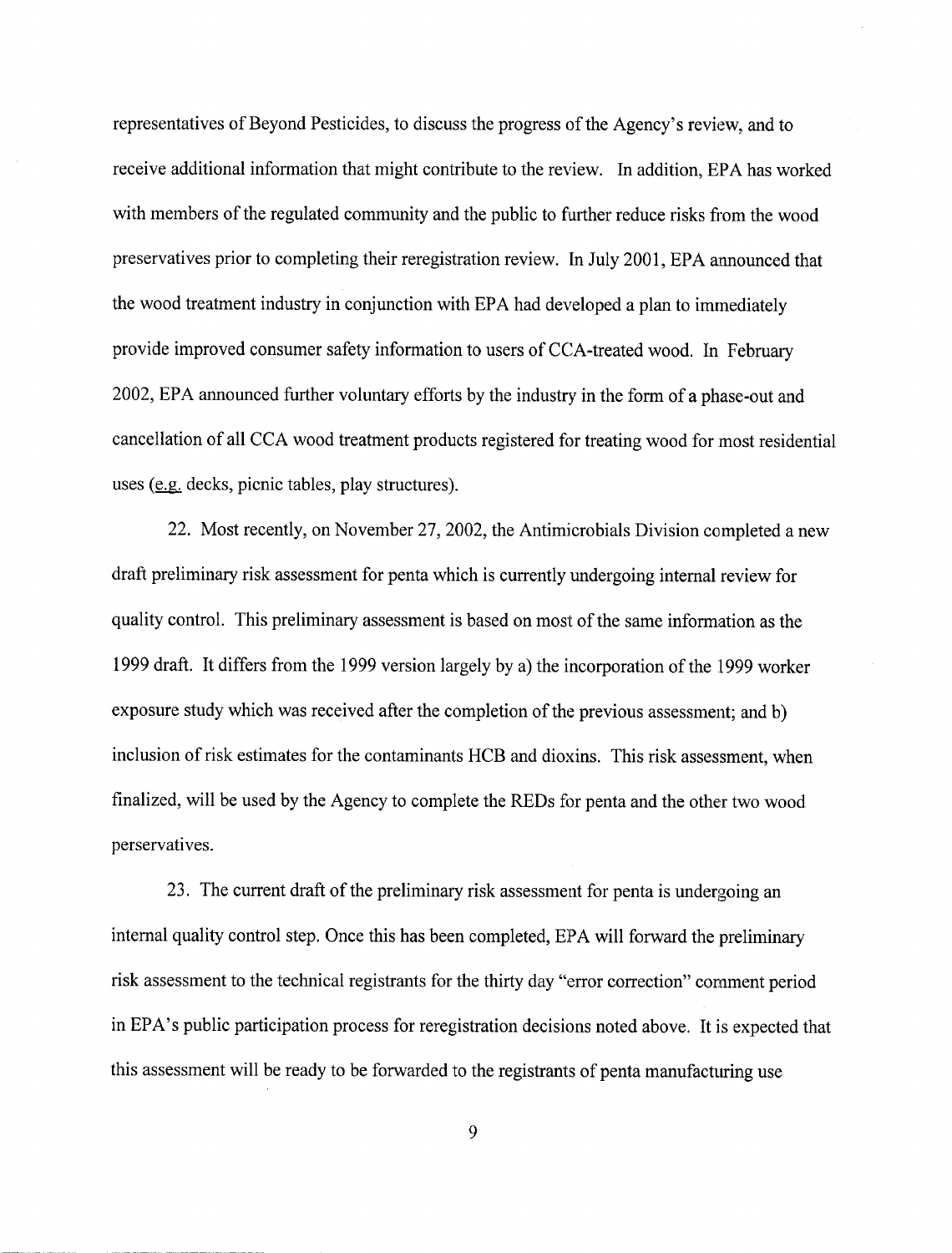products during the month of January, 2003. EPA will incorporate any revisions necessitated by the registrants' comments, and begin the public participation process detailed above.

24. The Agency will allow either one or two public comment periods as described above, and then the Antimicrobials Division will consider the comments and determine whether any risk reduction measures are necessary to meet the FIFRA standard that no unreasonable adverse effects are presented from the use of penta. (This is done considering the benefits that are provided for through the use of penta including the risks, costs and effectiveness of alternatives.) The Agency may meet with the registrants, industry, environmental groups, or other interested stakeholders to discuss ways in which potential risks may be addressed. A final reregistration decision can then be made which will detail the potential risks associated with the use of penta, the benefits associated with the use including the risks of alternatives and the costs of these alternatives relative to penta, the risk mitigation measures (if any) that the Agency determines are necessary to maintain the penta registrations and the Agency's rationale for its decision

25. Following the issuance of the preliminary risk assessment for public comment, based on the Agency's past experience, it would be expected to take about 6-8 months to complete a RED (if the Agency takes comments on a revised risk assessment prior to the completion of a RED, it could take significantly longer). However, there are numerous foreseeable contingencies that can extend the timing, such as receiving new data or new analyses in the public comments, having new complicated scientific issues raised, and addressing difficult risk mitigation and implementation issues. In the Agency's experience, these contingencies could extend the process of completing a RED t**o** as l**o**ng as 3 years in the unusual situation.